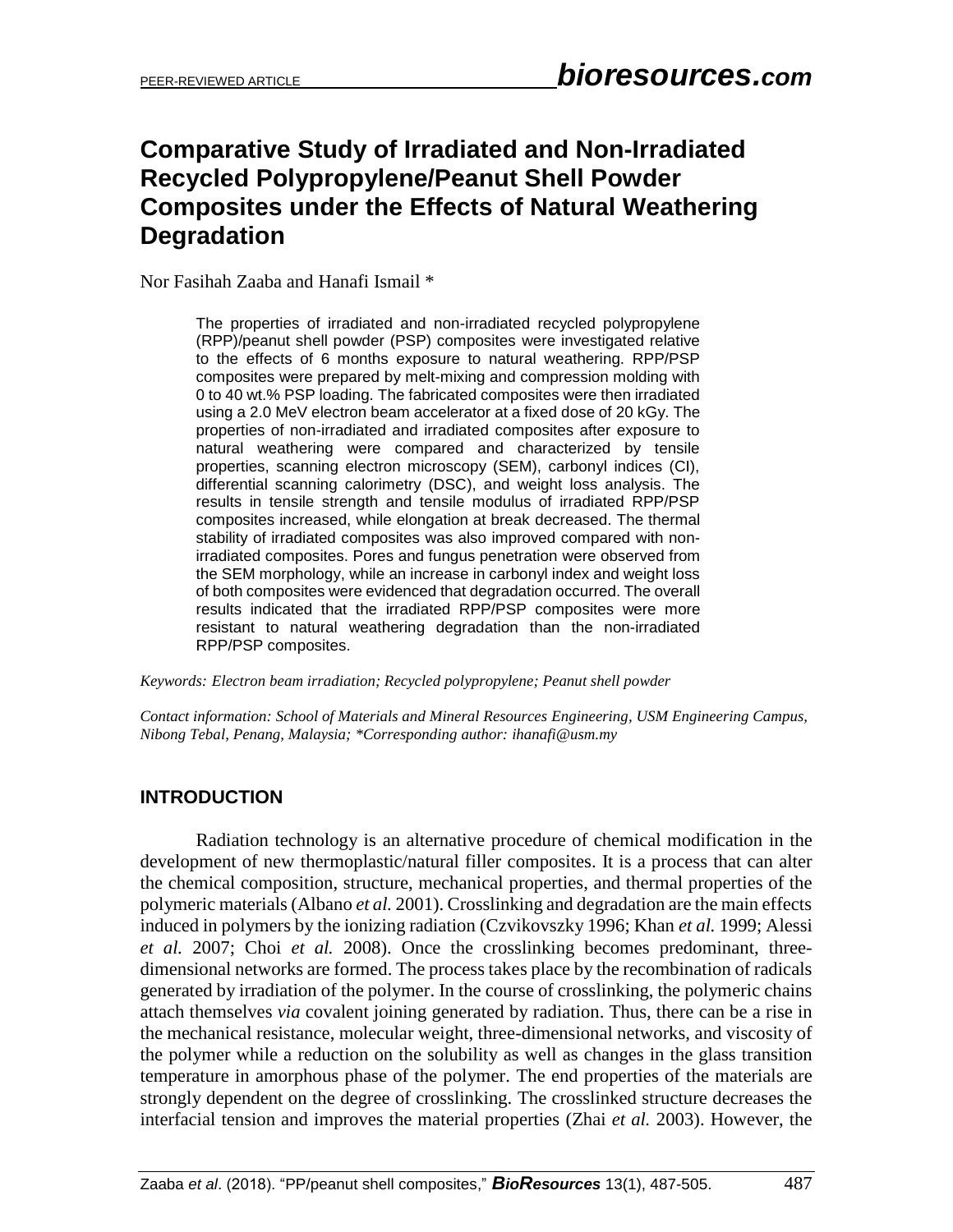irradiation dosage must be optimized to avoid unnecessary crosslinking, which can make the material brittle ( Ismail *et al.* 2010; Bee *et al.* 2012; Nordin and Ismail 2013). According to [Ishak Ahmad](#page-17-0) *et al.* (2012), the effective radiation dosage is in the range 20 to 30 kGy. Within this range, the EB irradiated composites show enhancement in the tensile strength and impact strength, indicating a higher interfacial bond strength and adhesion between the filler and the matrix. Besides, this mechanism also depends on the process conditions such as the presence of oxygen, type of radiation, additives, solvents, and degree of crystallinity.

In addition, there are few types of radiation sources such as x-ray, gamma (Cobalt-60 and caesium-137), and electron beam radiation. Since the 1970s, x-ray and gamma ray radiation have been investigated as one of the chemical modification methods for the development of polymer composites' properties. It has been evidenced to be a potential manufacturing process, particularly for thick polymer composites (up to 300 mm) due to the extra-high electromagnetic energy [\(Berejka](#page-16-0) *et al.* 2005; [Dispenza](#page-16-1) *et al.* 2008). Nevertheless, the radiation time of x-rays and gamma is longer compared to electron beams due to the lower dose rates. Above all, x-ray and gamma radiation procedures comprise a critical potential hazard by employing high levels of radioactivity and producing hazardous, hardly disposable matter, such that it is not convenient to apply such methods in the composites industries (Youssef *et al.* 2009). Presently, the electron beam (EB) radiation technology is being substituted over other radiation sources due to their superficial advantages such as an effective large-scale processing, less time consumption, low cost, consistent sterilization, ease of operation, rapid improvement of properties, ability to irradiate of a variety of physical shapes, and there being no serious environmental threats (Sam *et al.* 2012a; [Mizera](#page-17-1) *et al.* 2012; Aji *et al.* 2013). Indeed, EB radiation is able to modify the properties of the polymers comparable to x-ray and gamma radiations [\(Balaji](#page-16-2)  *et al.* [2017\)](#page-16-2).

Peanut shells are abundant agro-industrial waste products that are intractable to degradation under natural conditions (Zheng *et al.* 2013). The increasing growth of peanut production has led to the accretion of huge amounts of these shells all over the world. Peanut shells are renewable resources that could be targeted for purposeful use in the food, feed, bioenergy, and paper industries [\(Wilson](#page-18-0) *et al.* 2006). Much like other agricultural lignocellulosic biomass, peanut shells are composed mainly of cellulose (35.7%), hemicelluloses (18.7%), lignin (30.2%), protein (8.2%), carbohydrate (2.5%), and ash content (4.7%) [\(Raju](#page-18-1) *et al.* 2012). Lignin, a complex polymer, is the most recalcitrant component of plant biomass [\(Cesarino](#page-16-3) *et al.* 2012); it binds tightly to, and provides a physical seal around, cellulose and hemicellulose. The high lignin content of peanut shells is largely responsible for the resistance to biodegradation under normal environmental conditions [\(Fang](#page-16-4) *et al.* 2014). Hence, the use of peanut shells as natural fillers in thermoplastic/natural filler composites presents a new application path in the transformation of agro wastes to beneficial resources in plastic industries [\(Obasi, 2015\)](#page-17-2).

In this study, recycled polypropylene (RPP) was used as a raw material for the continuous life cycle of a new product and sustainable manufacturing. Polypropylene (PP) is widely used as a polymer matrix material due to the fact that it has several outstanding properties for composite production. PP is very suitable for blending, reinforcing, and filling. PP with natural fibrous polymers is a natural-synthetic polymer composite [\(Shubhra](#page-17-3)  *et al.* [2011;](#page-17-3) [Chattopadhyay](#page-16-5) *et al.* 2010). Due to the recycling of PP, the lifetime of this plastic is prolonged, leading to the reduction of waste and use of non-renewable resources (Corbiere-Nicollier *et al.* 2001; [Santiagoo](#page-18-2) *et al.* 2016).

To date, there has been no attempt to study the effect of EB irradiation on the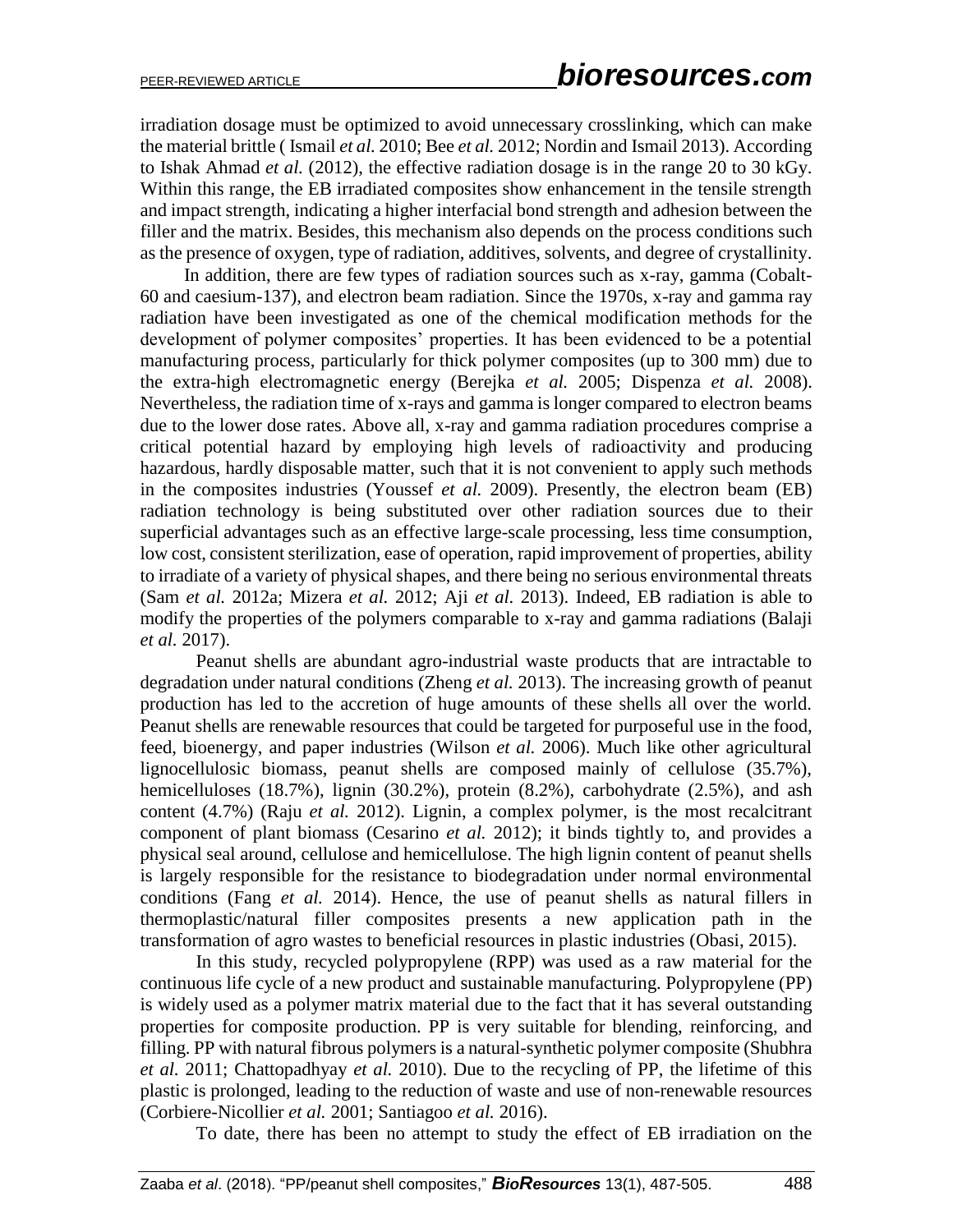physical, thermal, mechanical, and morphological properties of recycled polypropylene (RPP)/peanut shell powder (PSP) composites after 6 months exposure to natural weathering. In this study, PSP was compounded with recycled polypropylene (RPP), and electron beam irradiation was used to enhance the interfacial adhesion between natural fillers and polymer matrix. The non-irradiated and irradiated RPP/PSP composites were exposed to natural weathering in Penang, Malaysia for 6 months. The degradation of both composites was compared by analyses of tensile properties, morphology, carbonyl indices, differential scanning calorimetry (DSC), and weight loss. It was expected that EB irradiation formed a crosslinking network that would enhance the properties of the irradiated RPP/PSP composites.

## **EXPERIMENTAL**

#### **Materials**

Recycled polypropylene (RPP), with a melt flow index of 3 g/min, and peanut shell powder (PSP) were obtained from Zarm Scientific (M) Sdn. Bhd., Penang, Malaysia. The peanut shells were ground to particles in the size range of 70 to 250 μm. The PSP was dried for 3 h at 70 °C in a vacuum oven before the subsequent composite fabrication.

#### **Composite Preparation and Processing**

The PSP was compounded with RPP using an internal mixer (Haake Rheomix Mixer, Model R600/610, Karlsruhe, Germany) at 180 °C and 50 rpm to obtain a homogeneous sample. The RPP was charged into the mixer and melted for 4 min before the PSP was added. The compound was mixed for another 6 min to obtain the stabilization torque. The total mixing time was 10 min for all samples. The processed samples were compression-molded into a 1 mm-thick sheet in a heated hydraulic press (Kao Tieh Go Tech Compression Machine, Taichung, Taiwan) at 180 °C. Table 1 shows the formulation of the RPP/PSP composites.

| Composite          | RPP (wt.%) | <b>PSP</b> (wt.%) |
|--------------------|------------|-------------------|
| <b>RPP</b>         | 100        | ٠                 |
| RPP/10% PSP        | 90         |                   |
| RPP/20% PSP        | 80         | 20                |
| <b>RPP/30% PSP</b> | 70         | 30                |
| RPP/40% PSP        | 60         | 40                |

**Table 1.** Formulation Characteristics of RPP/PSP Composites

## **Electron Beam Irradiation**

The compression-molded samples were irradiated with an electron beam. The electron beam (EB) irradiation was conducted in Malaysia Nuclear Agency with an electron beam accelerator (model NHV EPS 3000, Nissin High Voltage, Kyoto, Japan). The thin sheet of the RPP/PSP composites was irradiated at ambient temperature using the following parameters: accelerating voltage, 1.5 MeV; beam current, 10 mA; dose per pass, 10 kGy; and absorbed dose, 20 kGy. Figure 1 shows the schematic diagram of electron beam accelerators irradiating composite samples.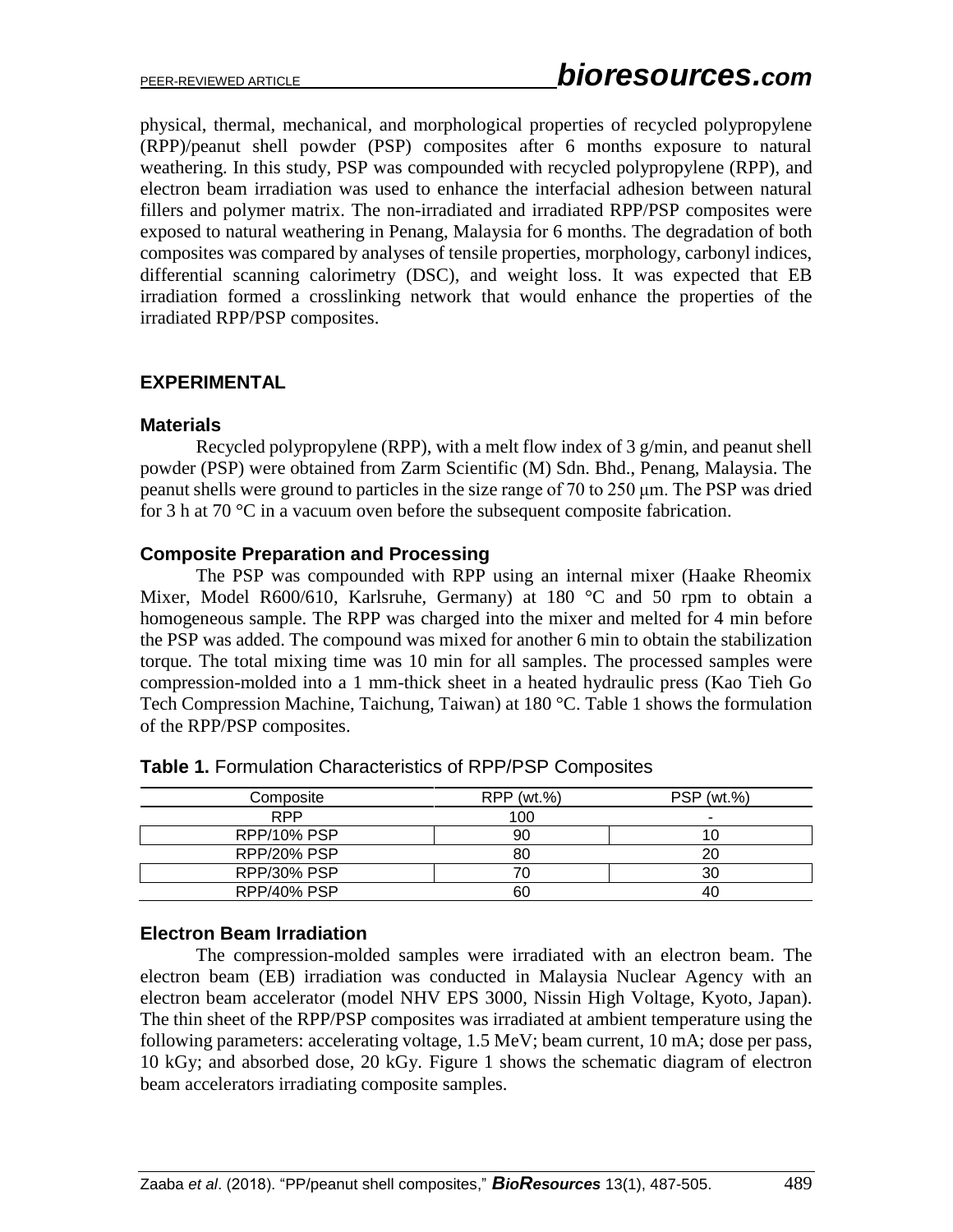



#### **Outdoor Weathering Test**

Outdoor weathering tests were operated for a duration of 6 months, from June to December 2016 at Universiti Sains Malaysia (latitude 5° 8' N, longitude 100° 29' E). The tests were conducted by subjecting the dumbbell-shaped samples of irradiated and nonirradiated composites to sunlight. The cumulative rainfall, average temperature, and relative humidity were taken from the closest meteorological station in Butterworth, Penang, Malaysia (latitude  $5^{\circ}$  28' N, longitude  $100^{\circ}$  23' E). The average of the data taken for each month is shown in Figs. 2 and 3. The tests were performed according to ISO 877.2 (2009). An exposure rack has been used to place the dumbbell-shaped samples of the composites by facing to the south and at an inclination angle of 45°. The samples were subjected to analytical and mechanical tests after 6 months of exposure. The samples were washed with distilled water and oven-dried at 70 °C to a constant weight.



**Fig. 2.** Average temperature during outdoor natural weathering test from June to December 2016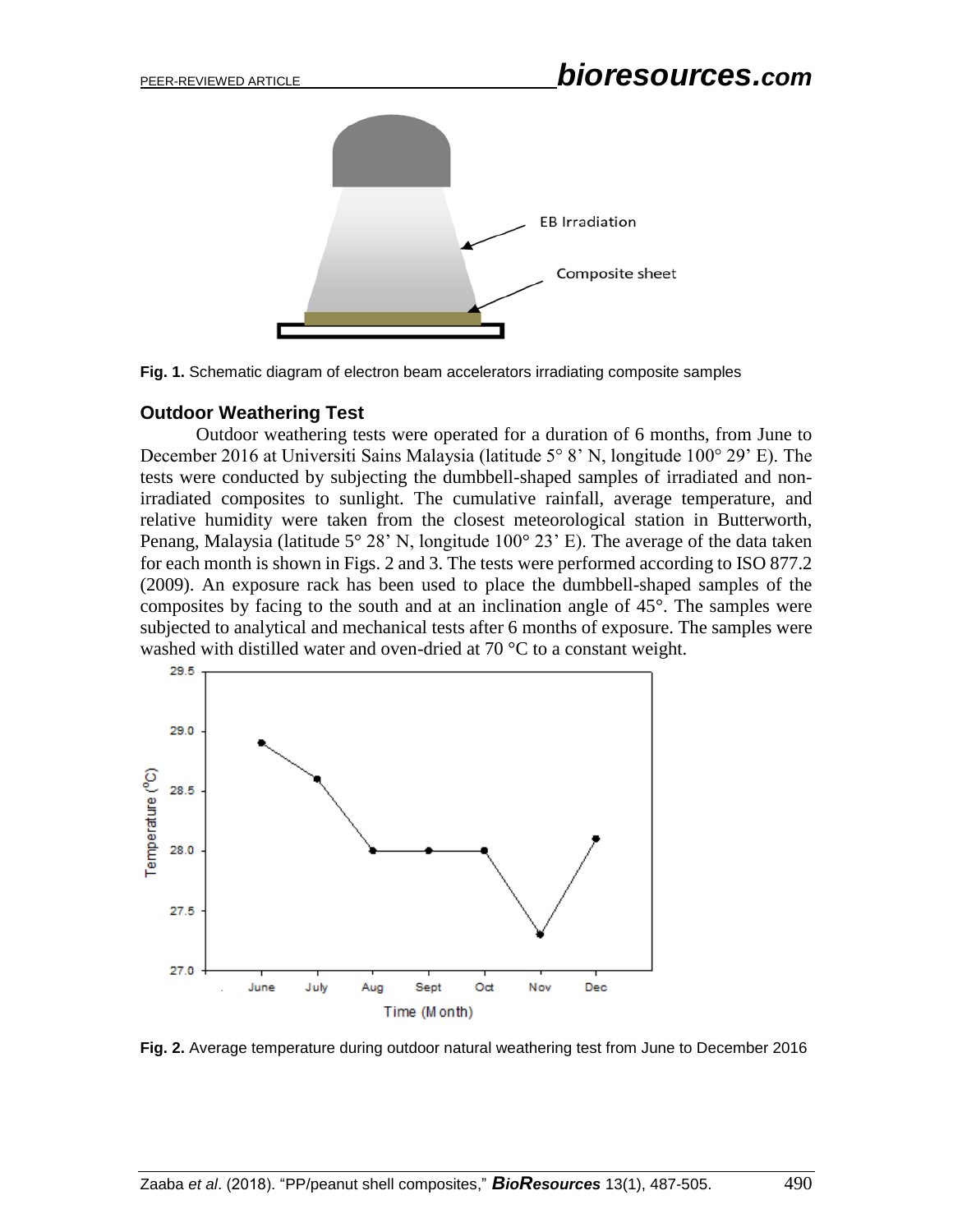

**Fig. 3.** Average per day of rainfall during outdoor natural weathering test from June to December 2016

# **Gel Content Analysis**

The gel content of EB irradiated samples was determined using the solvent extraction method. The samples were positioned in folded 120-mesh stainless steel cloth cages. The samples and cages were weighed before and after extraction. The samples were refluxed with hot xylene for 24 h using a Soxhlet apparatus. The remaining insoluble sample was dried in a vacuum oven to a constant weight. Gel content was calculated as shown in Eq. 1.

$$
Gel content (\%) = \frac{W_g}{W_o} \times 100 \tag{1}
$$

where  $W_0$  is weight before the extraction and  $W_g$  is weight after the extraction.

#### **Tensile Properties**

Tensile strength, elongation at break, and tensile modulus of degraded samples were obtained from the tensile tests using a universal testing machine (model 3366, Instron, Canton, MA, USA) according to ASTM D638 (2014). Equation 2 shows the calculation of retention of these properties.

$$
Retention (%) = \frac{Value after degradation}{Value before degradation} \times 100\% \tag{2}
$$

## **Surface Morphology**

The surface changes of degraded samples were evaluated by scanning electron microscopy (SEM; model VPSEM SUPRA 35VP, Carl Zeiss Microscopy, Oberkochen, Germany). Before scanning the fractured surface, samples were sputter-coated with gold to avoid electrostatic charging. For degraded samples, 10 kV voltage was used to achieve deeper electron penetration.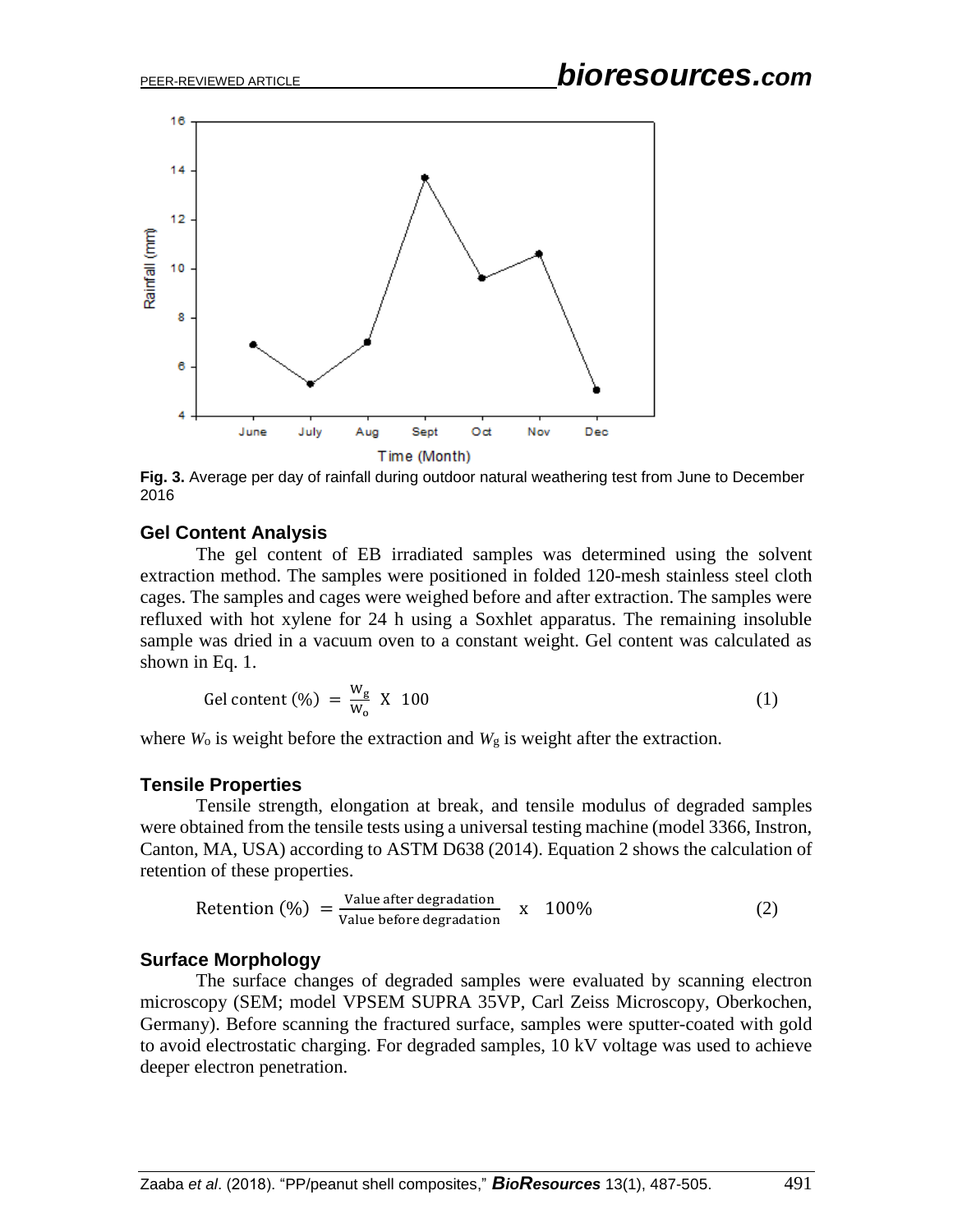# **Carbonyl Indices**

Carbonyl index (CI) was used to estimate the degree of degradation of RPP/PSP composites. It was calculated from FTIR spectra, according to the baseline method, *i.e*., the ratio of absorption bands at  $1720$  and  $2910 \text{ cm}^{-1}$ .

## **Differential Scanning Calorimetry**

Differential scanning calorimetry measurements were performed in a Perkin Elmer DSC (DSC 6, Waltham, MA, USA). Approximately 4 mg of the composite sample was heated from room temperature to 200 °C at 10 °C/min and held for 5 min to eliminate the thermal history. The sample was cooled to room temperature and then reheated to 200 °C at 10 °C/min to trace the heating behavior. Each run was performed under a nitrogen atmosphere. From the maximum peak of DSC results, the melting temperature  $(T<sub>m</sub>)$  and crystallization temperature  $(T_c)$  were obtained, while the area under the peak showed the heat of fusion  $(\Delta H_f)$  of the RPP/PSP composites. Equation 3 shows the calculation of crystallinity of the RPP phase,

$$
Xc\,\left(\frac{\%}{\text{m}}\right) = \frac{\Delta H_{\text{f}}}{(1 - \text{ww}) \, X \, \Delta H_{100\%}} \,\times\, 100\,\%
$$
\n(3)

where  $\Delta H_f$  is the heat of fusion of the sample analyzed, ww is the filler fraction, and  $\Delta H_{100\%}$  is the heat of fusion for 100% crystalline PP (207 Jg<sup>-1</sup>) [\(Gupta](#page-17-4) *et al.* 2009).

# **Weight Loss**

The weight loss of degraded samples was calculated according to Eq. 4,

Weight loss 
$$
(\%) = \frac{(W_i - W_f)}{W_i} \times 100\%
$$
 (4)

where  $W_i$  is weight before degradation and  $W_f$  is weight after degradation.

# **RESULTS AND DISCUSSION**

## **Gel Content Analysis**

Figure 4 depicts the percentage of gel content of irradiated composites at different PSP loading after exposure to 6 months natural weathering. Generally, the formation of crosslinking in the composites system could be induced by the electron beam irradiation process. The percentage of extracted gel indicates the crosslink density of polymers (Ali *et al.* 2008; Murray *et al.* 2013). The irradiated RPP/PSP composites demonstrated a decrease in percentage of gel content following the addition of PSP loading (Fig. 4). It was found that, as PSP loading increased, the RPP loading was decreased. Thus, the formation of structural networks especially in RPP component became less prominent during the irradiation process. At lower PSP loading, the higher percentage of gel content indicated that more crosslinking reaction took place in the RPP component. The molecular structure of linear PP can be significantly modified by electron beam irradiation. Thus, the main reactions such as chain scission, chain branching, and crosslinking occurred during the irradiation process. Typically, all these reactions can happen simultaneously. For PSP, the mixture consisted of cellulose (35.7%), hemicelluloses (18.7%), lignin (30.2%), protein (8.2%), carbohydrate (2.5%), and ash content (4.7%). Chemically, irradiation causes cellulose depolymerization. However, it is difficult to selectively oxidize the cellulose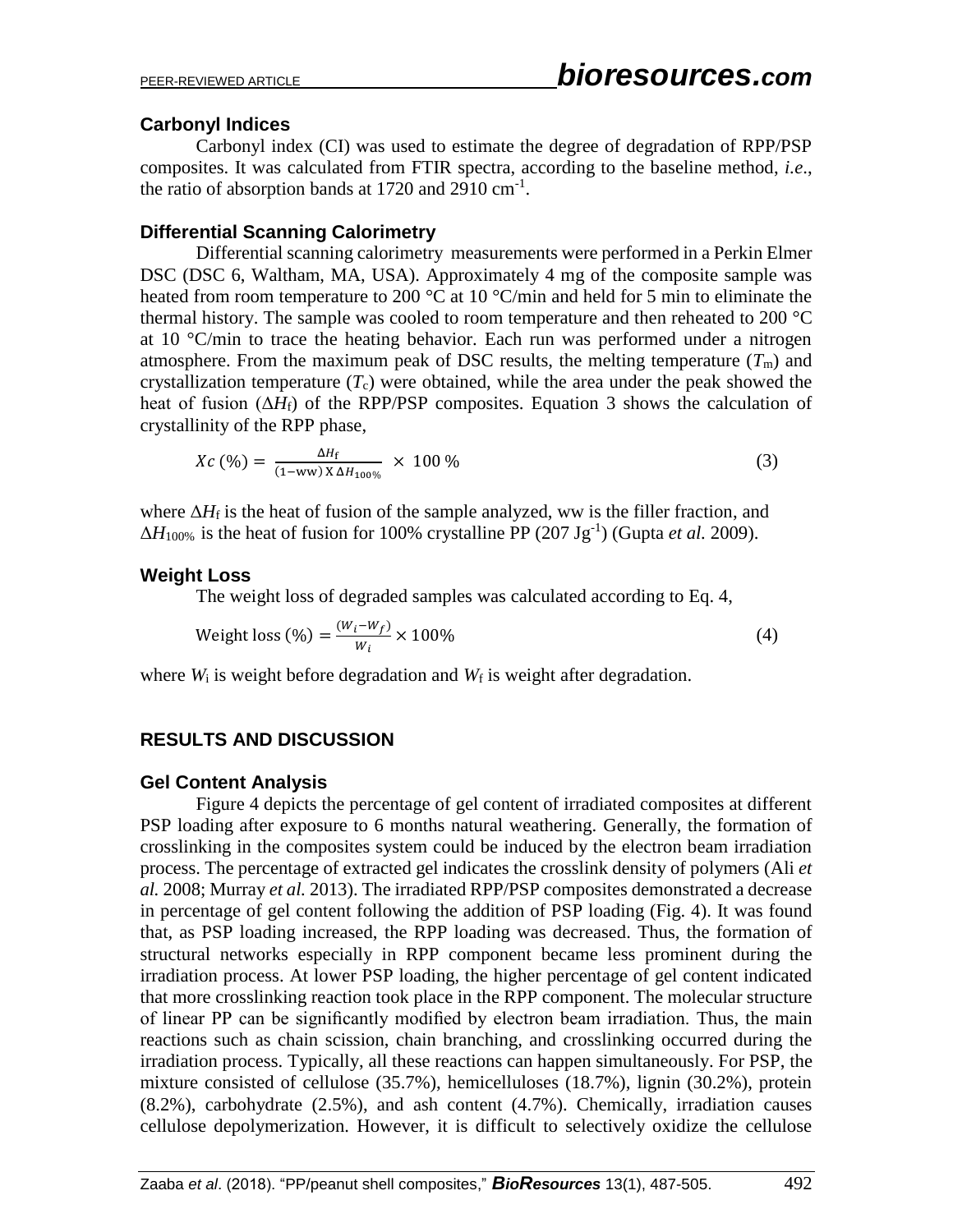backbone [\(Henniges](#page-18-3) *et al.* 2013). Therefore, a radical reaction occurred with a higher amount of radicals in the polymer matrix and slightly in the natural fillers.



**Fig. 4.** Gel content of irradiated RPP/PSP composites at different PSP loading after 6 months natural weathering

## **Tensile Properties**

Figure 5 shows the tensile strength of non-irradiated and irradiated RPP/PSP composites after 6 months exposure to natural weathering. As expected, the tensile strength for both composites decreased as PSP loading increased.



**Fig. 5.** Comparison of tensile strength after 6 months natural weathering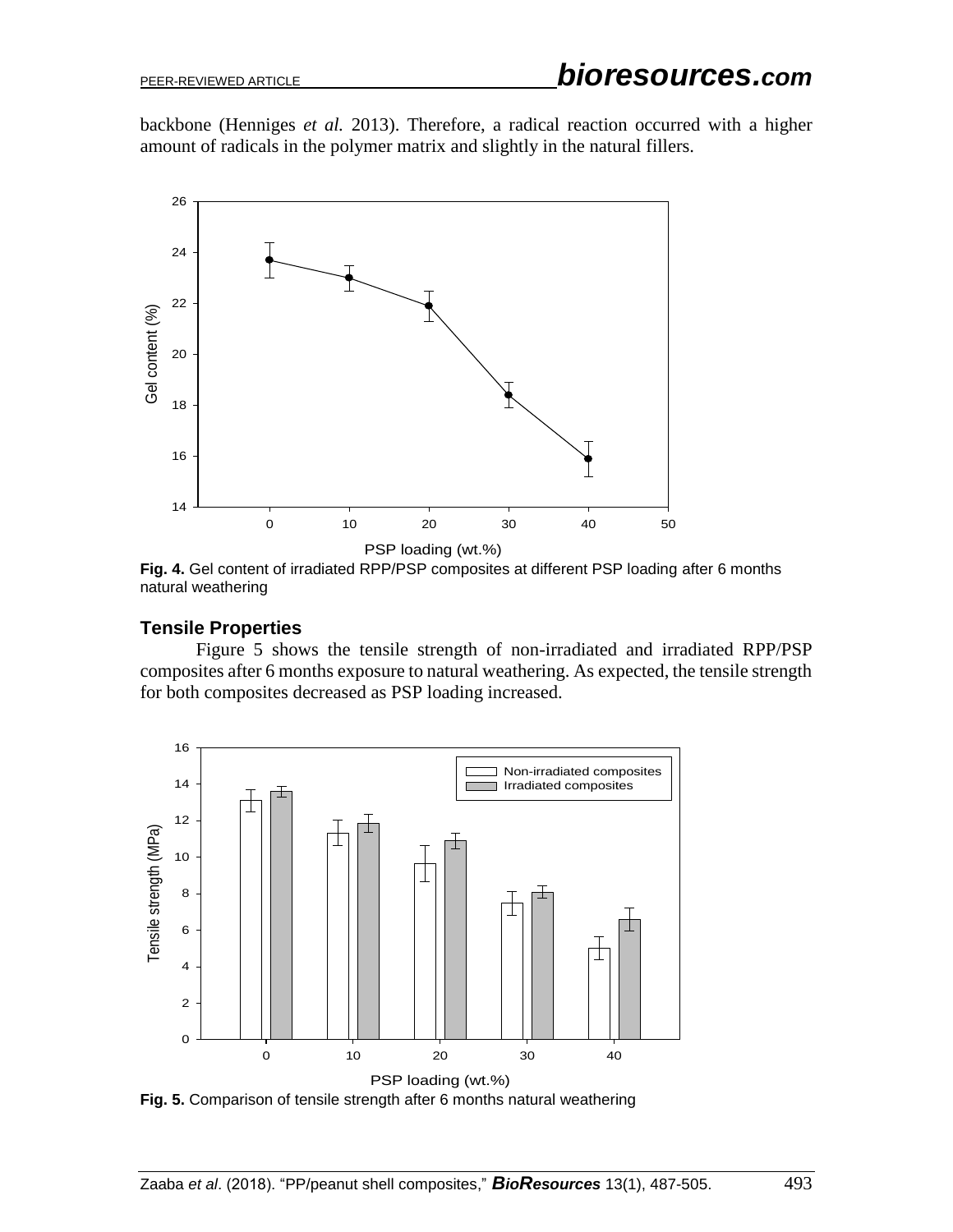Similar results are shown in Table 2. Based on the retention values, the addition of PSP increased the degradability of the composites. This effect was due to the hydrophilic nature of PSP, which allows it to easily leach out upon exposure. The leaching effect generated crazes and pores on composite surfaces; subsequently, the RPP matrix was easily attacked by microorganisms, heat, and UV. The retention of tensile properties of irradiated composites was higher than non-irradiated composites, reflecting the difficulty in breaking the crosslinked structure (Fig. 8) of irradiated composites by degradation factors such as UV and heat. [Ishak Ahmad](#page-17-0) *et al.* (2012) reported similar results in their study on the effect of EB irradiation on rice husk/natural rubber/high density polyethylene (RH/NR/HDPE) composites, whereas the radiation could have induced the crosslinking and chain scission in plastic phases as well as at the interface. This reduced the filler-matrix surface tension and improve the adhesion of the filler particles to the matrix. Evidence of the PSP filler embedded in RPP matrix can be observed in Fig. 10(a). Notably, irradiated composites can have greater antibacterial properties than non-irradiated composites (Zhai *et al.* 2003). In sum, the degradability of irradiated composites was lower than non-irradiated composites.

|             | Retention of Non-irradiated<br>Composites (%) |            |         | <b>Retention of Irradiated Composites</b><br>(%) |            |         |
|-------------|-----------------------------------------------|------------|---------|--------------------------------------------------|------------|---------|
| Sample      | Tensile                                       | Elongation | Tensile | Tensile                                          | Elongation | Tensile |
|             | strength                                      | at break   | modulus | strength                                         | at break   | modulus |
| <b>RPP</b>  | 53.04                                         | 34.32      | 176.45  |                                                  |            |         |
| RPP/10% PSP | 48.72                                         | 21.39      | 217.51  | 62.77                                            | 19.08      | 130.17  |
| RPP/20% PSP | 35.12                                         | 12.11      | 228.72  | 50.90                                            | 10.79      | 135.62  |
| RPP/30% PSP | 29.08                                         | 8.65       | 244.11  | 37.97                                            | 6.66       | 140.86  |
| RPP/40%PSP  | 10.56                                         | 4.33       | 250.08  | 29.00                                            | 2.76       | 144.14  |

**Table 2.** Retention of Tensile Properties for Non-Irradiated and Irradiated RPP/PSP Composites after 6 Months Weathering

Figure 6 demonstrates the elongation at break of non-irradiated and irradiated composites after 6 months exposure to natural weathering. The trend of elongation at break was similar to that of tensile strength. The property of elongation at break is essential when seeking evidence of chain scission of polymer composites throughout degradation. The abiotic effects such as temperature, sunlight, wind patterns, and precipitation might cause chain scission [\(Gad 2009;](#page-17-5) Sabet *et al.* 2012; Sam *et al.* [2012b\)](#page-18-4), which decreases the elongation at break of the exposed composites. The elongation at break of irradiated composites was lower than that of non-irradiated composites, as shown in Table 2. This was due to the crosslinked structures that were induced by irradiation, which locked the polymer chains and resisted the mobility of the polymer molecules. Hence, the capability of stretch deformation was reduced, resulting in lower elongation at break. Likewise, the decrement of elongation at break was also caused by the increment of PSP loading and the crystallinity of composites. As demonstrated by the DSC results in Table 3, the crystallinity of composites increased as PSP loading increased. Crystallinity refers to the degree of structural order in a solid or rigid segments. Thus, as crystallinity increases, the elongation at break is decreased due to the high rigid PSP segments over the flexible RPP segments. Similar findings were also reported by [Salmah](#page-18-5) *et al.* (2011) for properties of low-density polyethylene/palm kernel shell composites.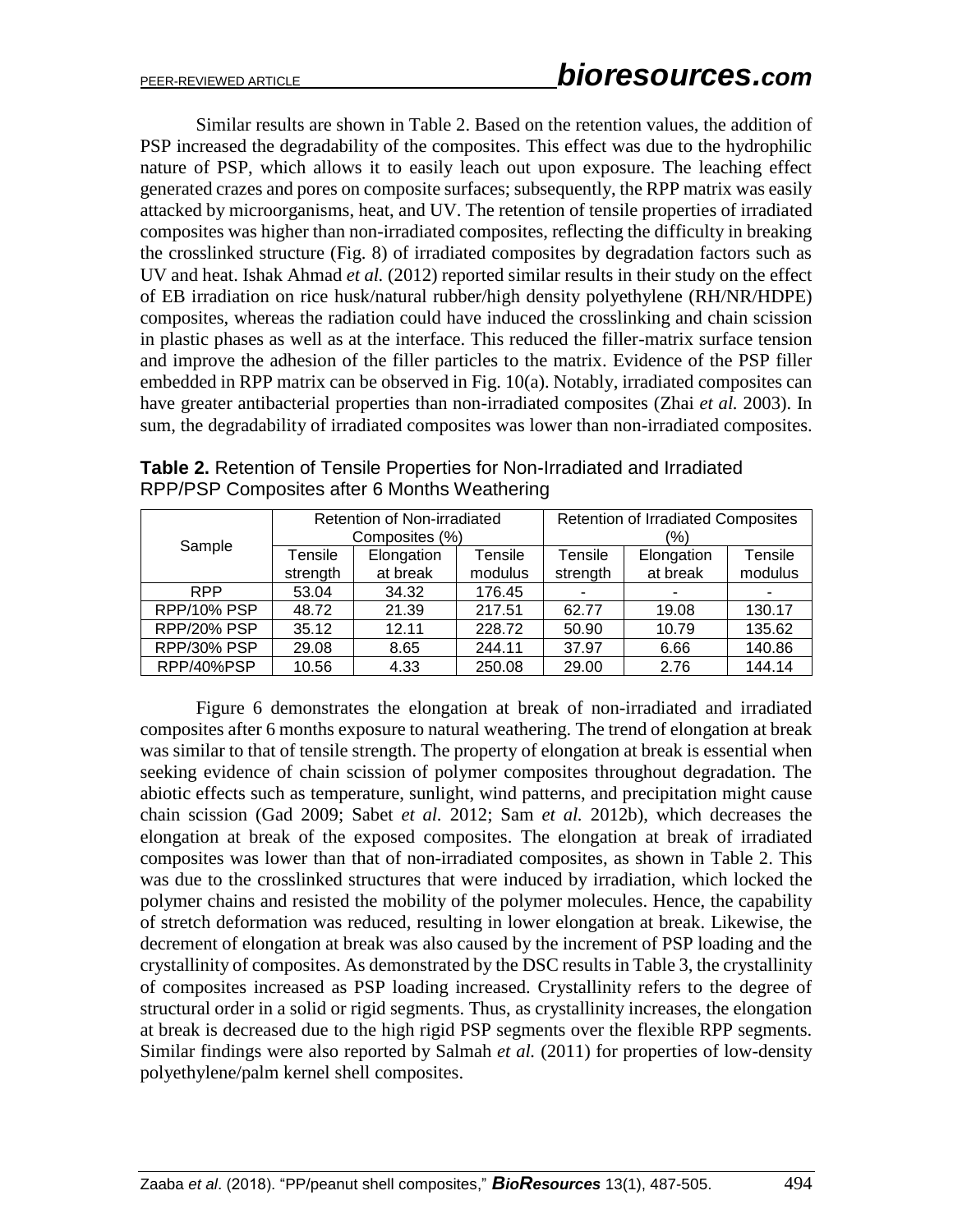

**Fig. 6.** Comparison of elongation at break after 6 months natural weathering

Figure 7 illustrates the tensile modulus of non-irradiated and irradiated composites after 6 months of natural weathering. The embrittlement of the composites is important in determining its tensile modulus [\(Younes](#page-18-6) *et al.* 2008).





The tensile modulus of both composites increased as PSP loading increased. The augmentation of tensile modulus was attributable to the creation of radical crosslinking for the duration of natural weathering exposure. The tensile modulus of irradiated composites was higher than non-irradiated composites. The crosslinked network generated by irradiation enhanced the interfacial adhesion between PSP and the RPP matrix. The flexibility and stiffness of irradiated composites was improved, leading to enhanced tensile modulus.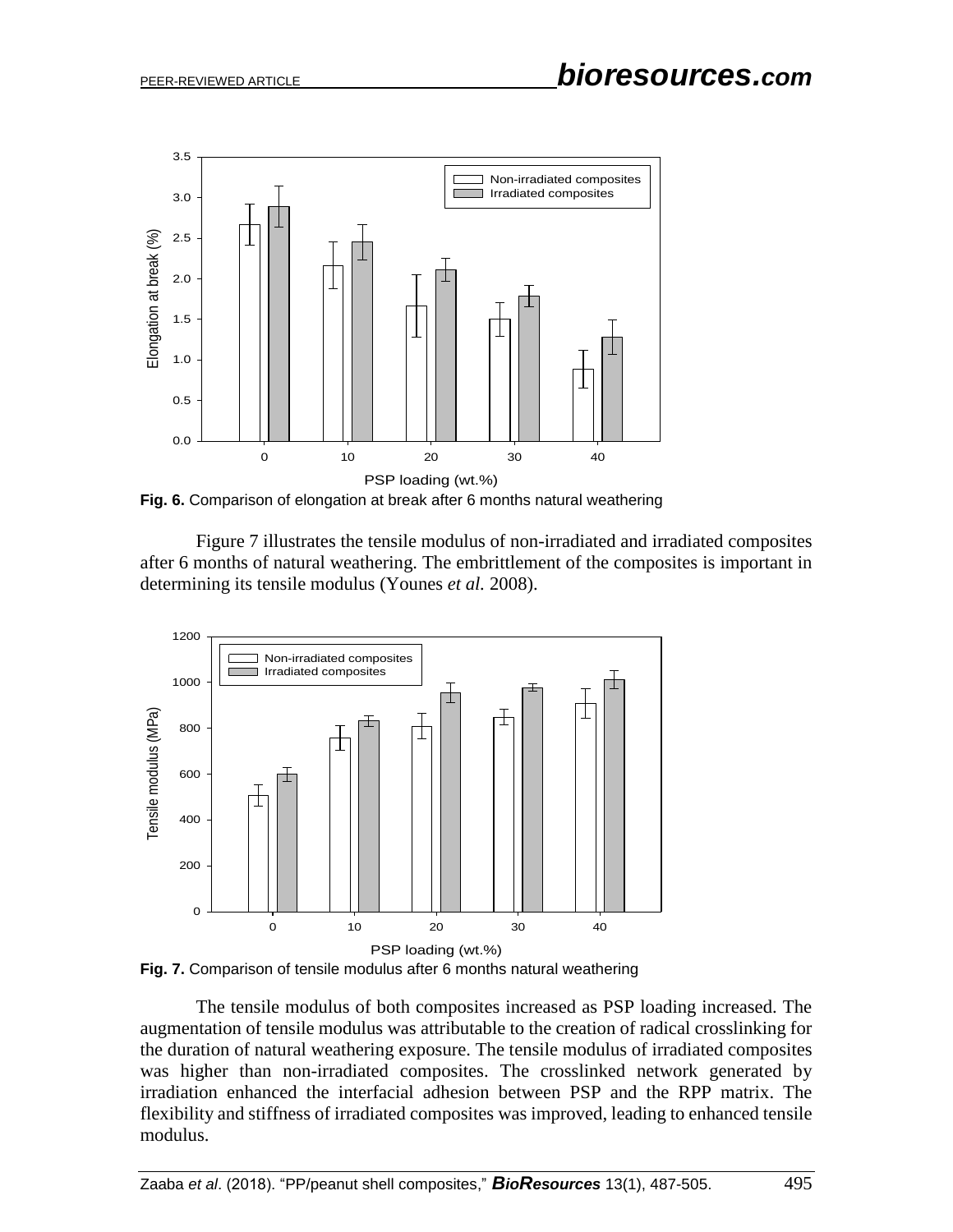

**Fig. 8.** Proposed crosslinking between propylene chains of RPP



**Fig. 9.** SEM of non-irradiated RPP/PSP composites with (a) 10 wt.%, (b) 30 wt.%, and (c) 40 wt.% PSP loading after exposure to natural weathering for 6 months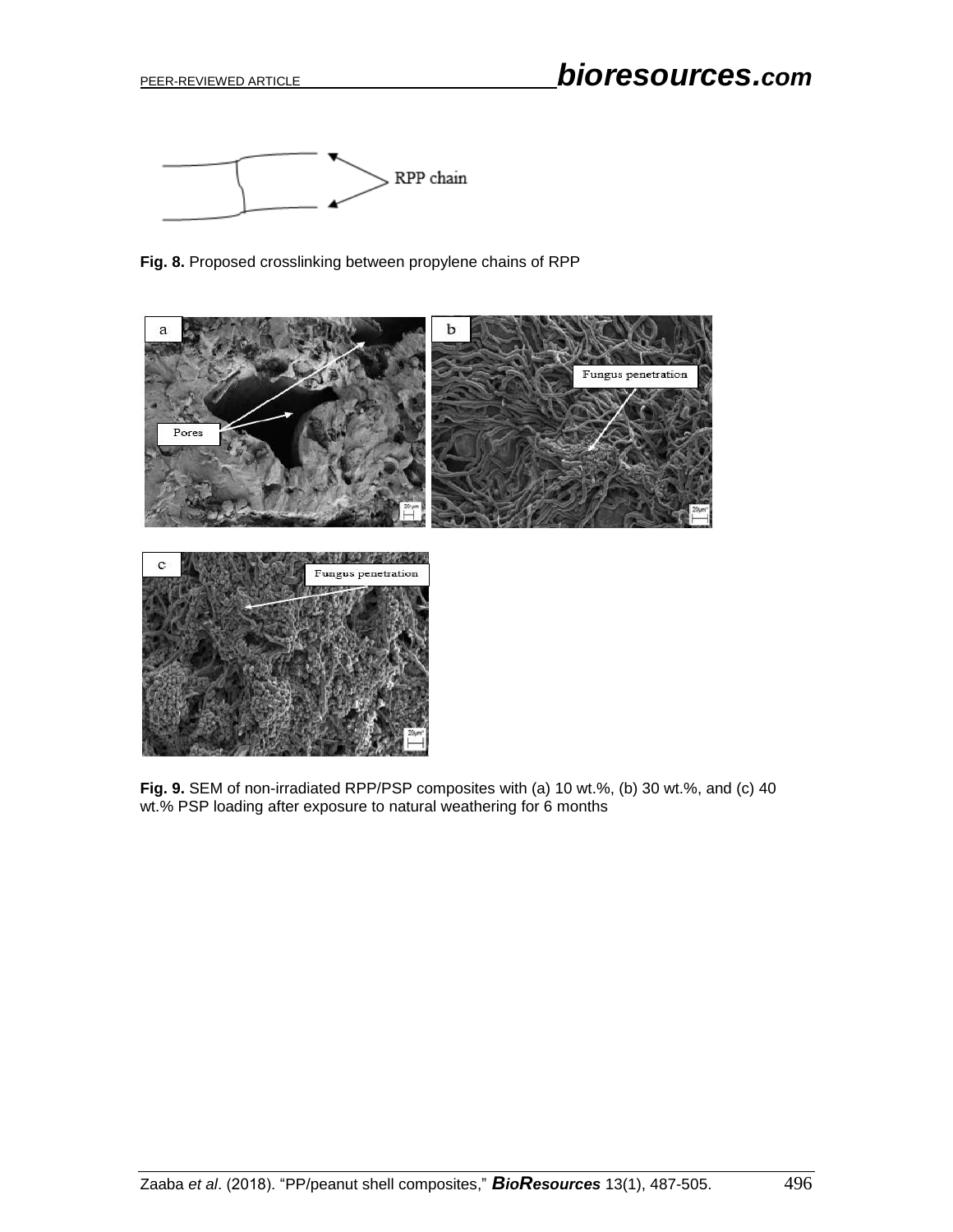## **Morphology of Weathered Samples**

Figure 9 shows the surface morphology of the non-irradiated RPP/PSP composites after 6 months of natural weathering. In Figure 9(a), composites reinforced with low PSP loading (10 wt.%) exhibited a rough surface with a small amount of degradable substance (pores) deposited on the surface. The degradable components (likely PSP) were leached out to the surface upon weathering by rain and UV rays in sunlight.



**Fig. 10.** SEM morphology of irradiated RPP/PSP composites with (a) 10 wt.% (b) 30 wt.% and (c) 40 wt. % of PSP loading after exposure to natural weathering for 6 months

The pore formation is explained by the occurrence of thermal contraction and material loss during natural weathering (Danjaji *et al*. 2002; Ahmad Thirmizir *et al*. 2010). With higher PSP loading (30 wt.% and 40 wt.%), the degradation of samples on the surface gradually penetrated the matrix. This result might be due to the formation of more surface cracks, which allow leaching out of the degradable components (PSP) and make the matrix more accessible to degradation (as shown in Fig. 9(b) and (c)). Indeed, PSP could undergo degradation upon EB irradiation; thus it would be easier to degrade during the weathering degradation test. Likewise, this structural damage allowed microorganisms to penetrate deeper into the composites and deteriorate the whole system. Consequently, the rate of biodegradation increased. This result was confirmed by the measured weight loss to be described in a later section.

Figure 10 displays the morphology of irradiated RPP/PSP composites after exposure to natural weathering for 6 months. Obviously, as can be seen from Fig. 10(a), PSP filler was embedded in RPP matrix, with less pores appearing on the surface. This showed that the homogeneity of filler dispersion and the filler-matrix interaction were improved due to the chain scission and crosslinking reaction, that were initiated by EB irradiation. Besides, after 6 months of exposure, the irradiated composites with 30 wt.% of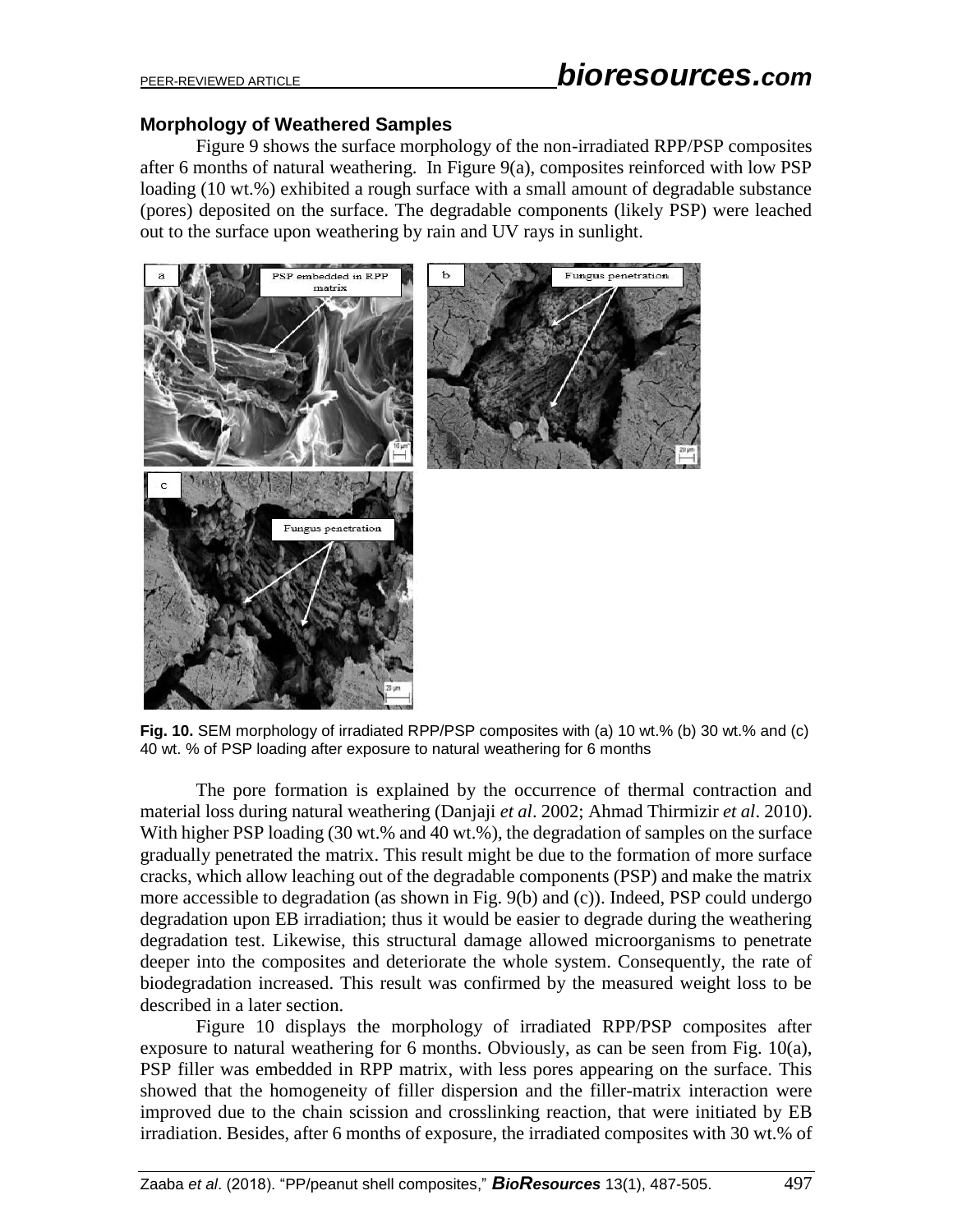PSP loading had a rougher surface with different sizes and shapes of pores. This result was attributed to the cyclic expansion and contraction on the composites along with photodegradation. The physical damage is initiated from the embrittlement of composites upon degradation. Thus, a larger surface area was formed for biotic and abiotic degradation. Biotic degradation was detected as the colonization of fungus on the sample surface (Fig. 10(b)). With greater PSP loading (40 wt.%), the degradation of composites at the surface penetrated into the matrix, as shown by the presence of fungus in Fig. 10(c). The formation of cracks and pores revealed that composites experienced the photo-degradation, thermal degradation, hydrolysis and microorganism's attack. Hence, weakened the filler-matrix interfacial adhesion and eventually, deteriorate the properties of the composite.

## **Carbonyl Indices**

Figure 11 shows the FTIR spectra of irradiated composites before and after exposure to natural weathering. The spectra of all composites show similar trends except for small variations in the intensity in some absorption peaks and appearance of new peaks as a consequence of the weathering process. Upon EB irradiation, the main absorption peaks were observed at 3000-3600 cm<sup>-1</sup>, 2915 cm<sup>-1</sup>, 2858 cm<sup>-1</sup>, and 1472 cm<sup>-1</sup>, representing O-H stretching, C-H stretching, -CH<sub>3</sub> bending, and  $-CH_2$ - vibration, respectively. A peak at 1600-1800 cm-1 was assigned to stretching of the carbonyl group. After weathering, the intensity of OH groups and carbonyl groups increased slightly. These results can be explained on the basis of degradation factors, namely photo-oxidation, hydrolytic degradation, temperature, moisture or water absorption, and microbial attack. UV radiation breaks down the polymer chain and forms groups such as carbonyl and hydroxyl [\(Awang](#page-16-6)  [and Ismail 2009\)](#page-16-6). In this case, the intensification of hydroxyl and carbonyl peaks confirmed that photo-degradation had occurred, resulting in changes in the chemical structure of the polymer [\(Ting](#page-18-7) *et al.* 2012). However, the value of carbonyl index for both non-irradiated and irradiated composites was relatively close after 6 months outdoor exposure, as shown in Fig. 12.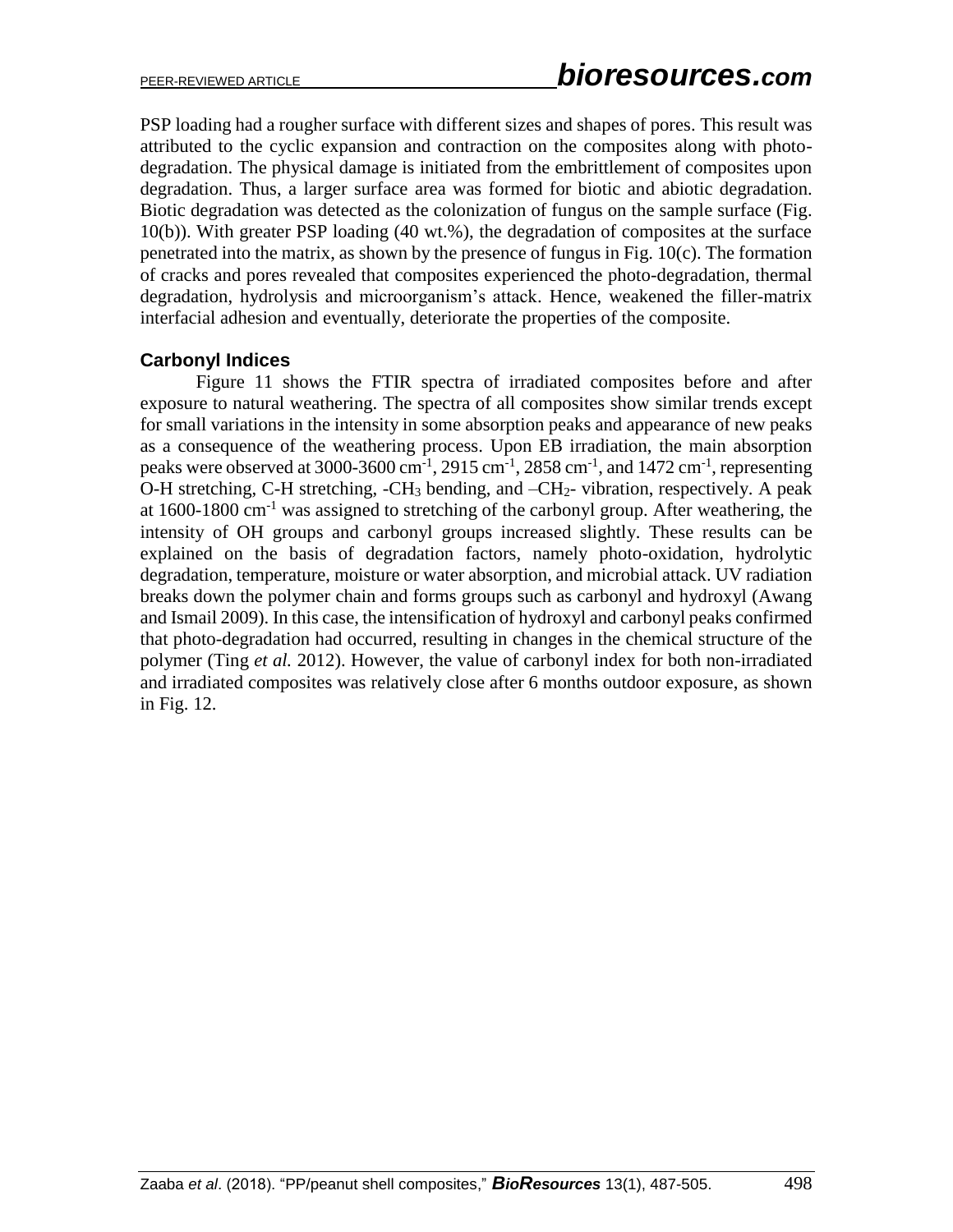

**Fig. 11.** FTIR spectra of irradiated RPP/PSP composites (a) unweathered with 10 wt.% PSP loading, (b) weathered with 10 wt.% PSP loading and (c) weathered with 40 wt.% PSP loading after 6 month natural weathering



**Fig. 12.** CI for 10 wt.% PSP loading of non-irradiated and irradiated composites over a period of weathering for 6 months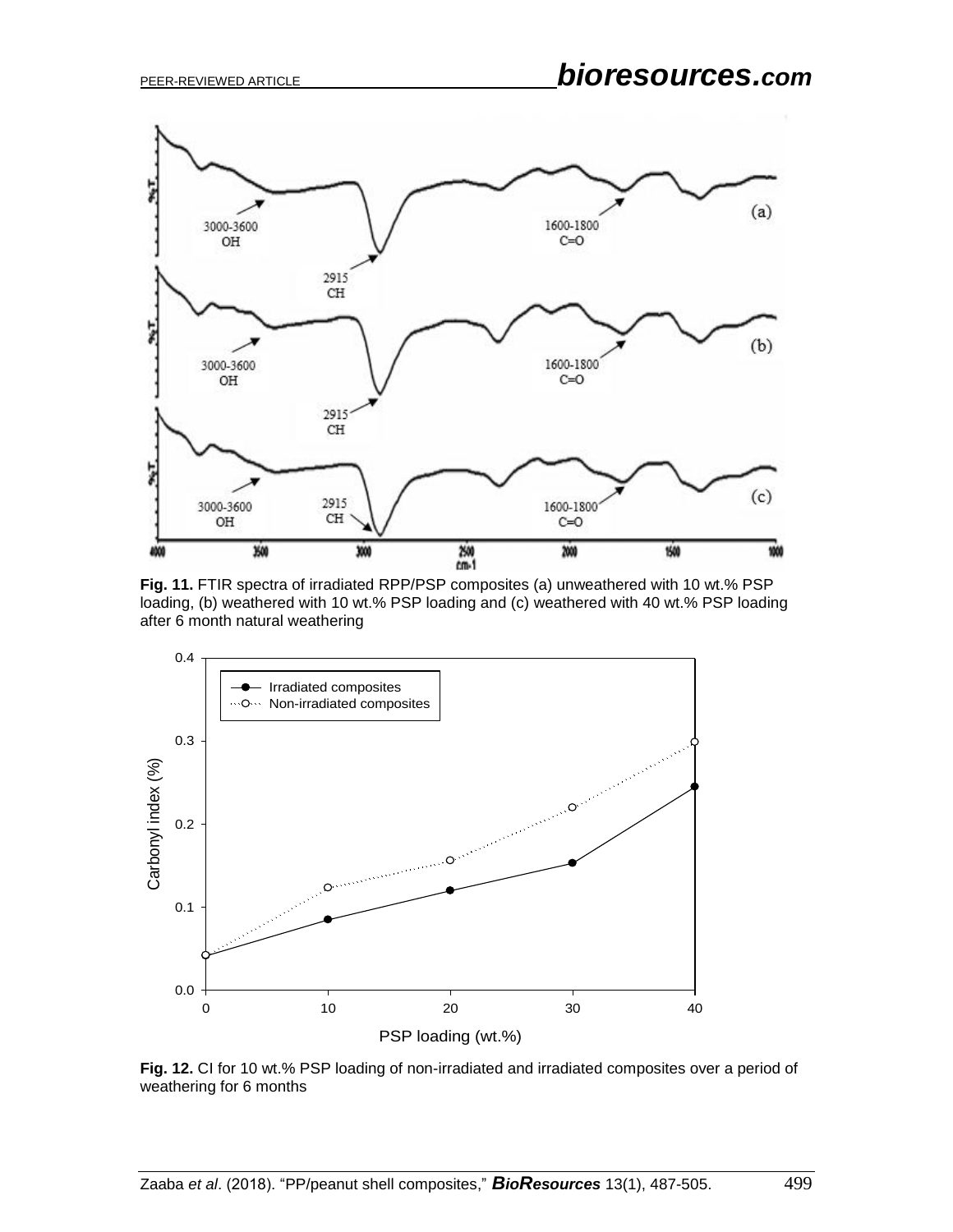#### **Differential Scanning Calorimetry**

Thermal characteristics are the main criteria for many practical applications of irradiated composites. Figures 13 and 14 demonstrate the representative melting and cooling curves of irradiated RPP/PSP composites before and after 6 months exposure to natural weathering. PSP loading of 10 wt.% was chosen to represent the thermal behavior of both composites because the heating and cooling trends for all composites were similar.



**Fig. 13.** DSC heating thermogram of 10 wt.% PSP loading of irradiated RPP/PSP composites after 6 months exposure to natural weathering



**Fig. 14.** DSC cooling thermogram of 10 wt.% PSP loading of irradiated RPP/PSP composites after 6 months exposure to natural weathering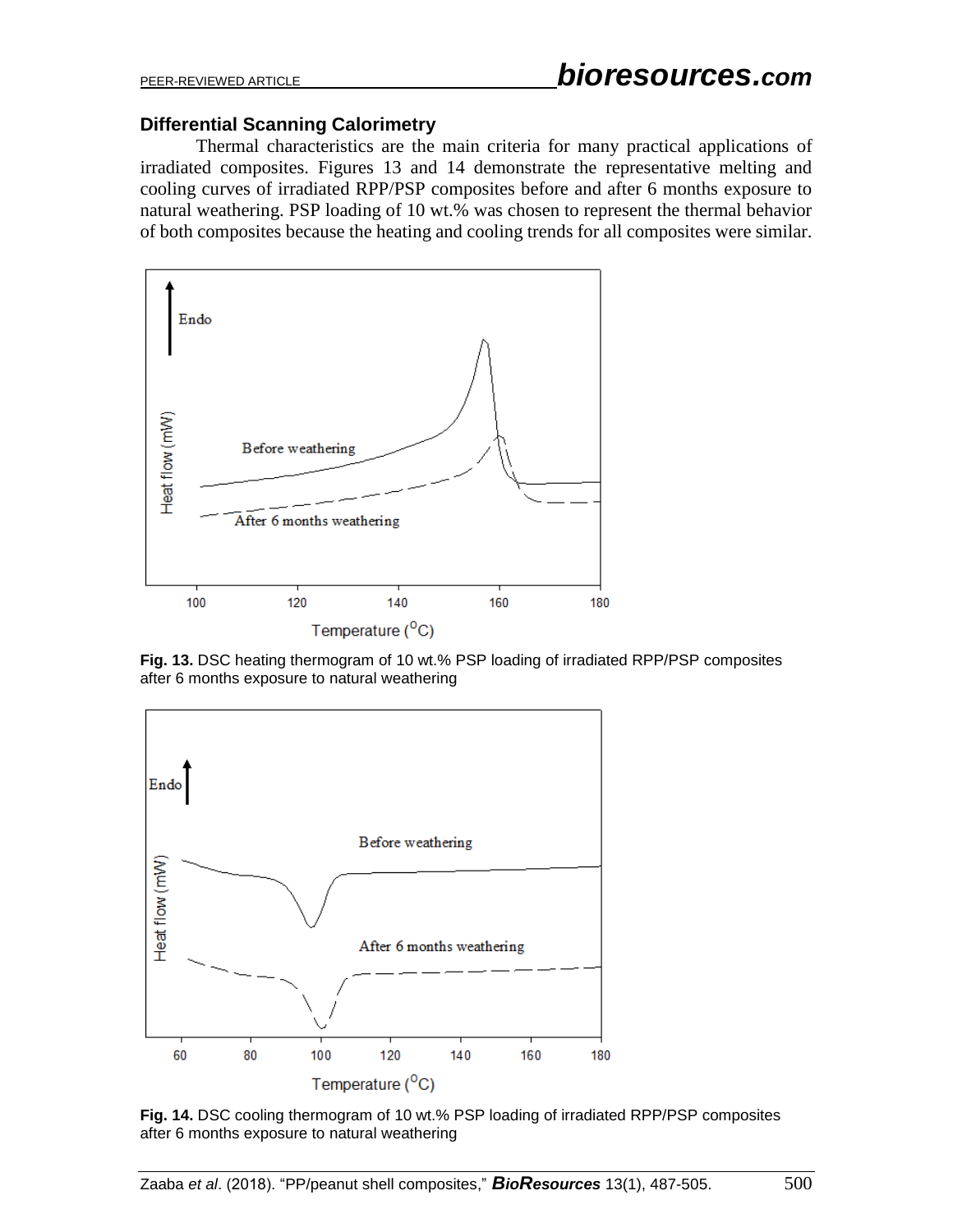Table 3 reports the melting temperature  $(T_m)$ , crystallization temperature  $(T_c)$ , enthalpy of fusion  $(\Delta H_f)$ , and degree of crystallinity  $(X_c)$ . The trend of the heating thermogram (Fig. 13) and the melting point (Table 3) were similar. The results confirmed that there was no new crystalline phase formed upon degradation. However, the crystalline temperature and degree of crystallinity increased after exposure, which was attributed to the degradation of the amorphous phase. [Khabbaz](#page-17-6) *et al.* (1999) reported that the amorphous phase in polymer experiences a higher hydrolysis rate, as well as oxidative and thermal degradation. Chain scission as a result of degradation also increases chain mobility, which accelerates crystallization in the amorphous phase. Consequently, the crystalline in the composites increased. Thus, the increased crystallinity of irradiated composites upon exposure only depended on the reduction of amorphous phase. PSP content also influenced the crystallinity transformation. As shown in Table 3, a higher PSP load resulted in higher crystallinity. As mentioned previously, the hydrophilic nature of PSP increases the leaching effect during degradation. The leaching effect generated crazes and pores on composite surfaces, which created more surface area and exposed the RPP matrix to microorganisms, heat, and UV. The UV degradation involves chain scission, which led to increases of the polymer chain mobility and crystallization. Thus, UV increased the degree of crystallinity while decreased the density of the entanglements in the amorphous phase (Stark and Matuana 2004). The crystallinity of irradiated composites was considerably lower than non-irradiated composites upon degradation. It was likely difficult for microorganisms to penetrate the crosslinked composites throughout exposure. Hence, the decrease of amorphous phase for irradiated composites was lower than in non-irradiated composites. Subsequently, the crystallinity of the irradiated composites was lower.

| Sample                       | $T_m$ (°C) | $T_c$ (°C) | $\Delta H_f$ (J/g) | Crystallinity<br>$(\% )$ |
|------------------------------|------------|------------|--------------------|--------------------------|
| RPP/10% PSP (non-irradiated) | 165.84     | 110.59     | 83.87              | 45.02                    |
| RPP/30% PSP (non-irradiated) | 163.72     | 111.21     | 78.43              | 54.13                    |
| RPP/40% PSP (non-irradiated) | 160.01     | 111.74     | 72.45              | 58.33                    |
| RPP/10% PSP (irradiated)     | 158.71     | 108.46     | 54.25              | 29.12                    |
| RPP/30% PSP (irradiated)     | 148.15     | 109.00     | 44.34              | 30.60                    |
| RPP/40% PSP (irradiated)     | 145.08     | 111.05     | 42.03              | 33.84                    |

**Table 3.** DSC Data of Irradiated RPP/PSP Composites after 6 Months Exposure to Natural Weathering

| Table 4. Weight Loss of Non-Irradiated and Irradiated RPP/PSP Composites |  |  |  |  |  |
|--------------------------------------------------------------------------|--|--|--|--|--|
|--------------------------------------------------------------------------|--|--|--|--|--|

| Sample             | Weight Loss (%) |            |  |
|--------------------|-----------------|------------|--|
|                    | Non-irradiated  | Irradiated |  |
| <b>RPP</b>         | 0.84            | 0.97       |  |
| RPP/10% PSP        | 1.56            | 1.18       |  |
| RPP/20% PSP        | 2.96            | 1.27       |  |
| <b>RPP/30% PSP</b> | 6.52            | 3.99       |  |
| RPP/40% PSP        | 9.24            | 4.93       |  |

#### **Weight Loss**

The gravimetric analysis of the composites after exposure to natural weathering was achieved by measuring the sample weight loss. The weight loss of the degraded composites principally quantifies the loss of the hydrophilic materials. Table 4 displays the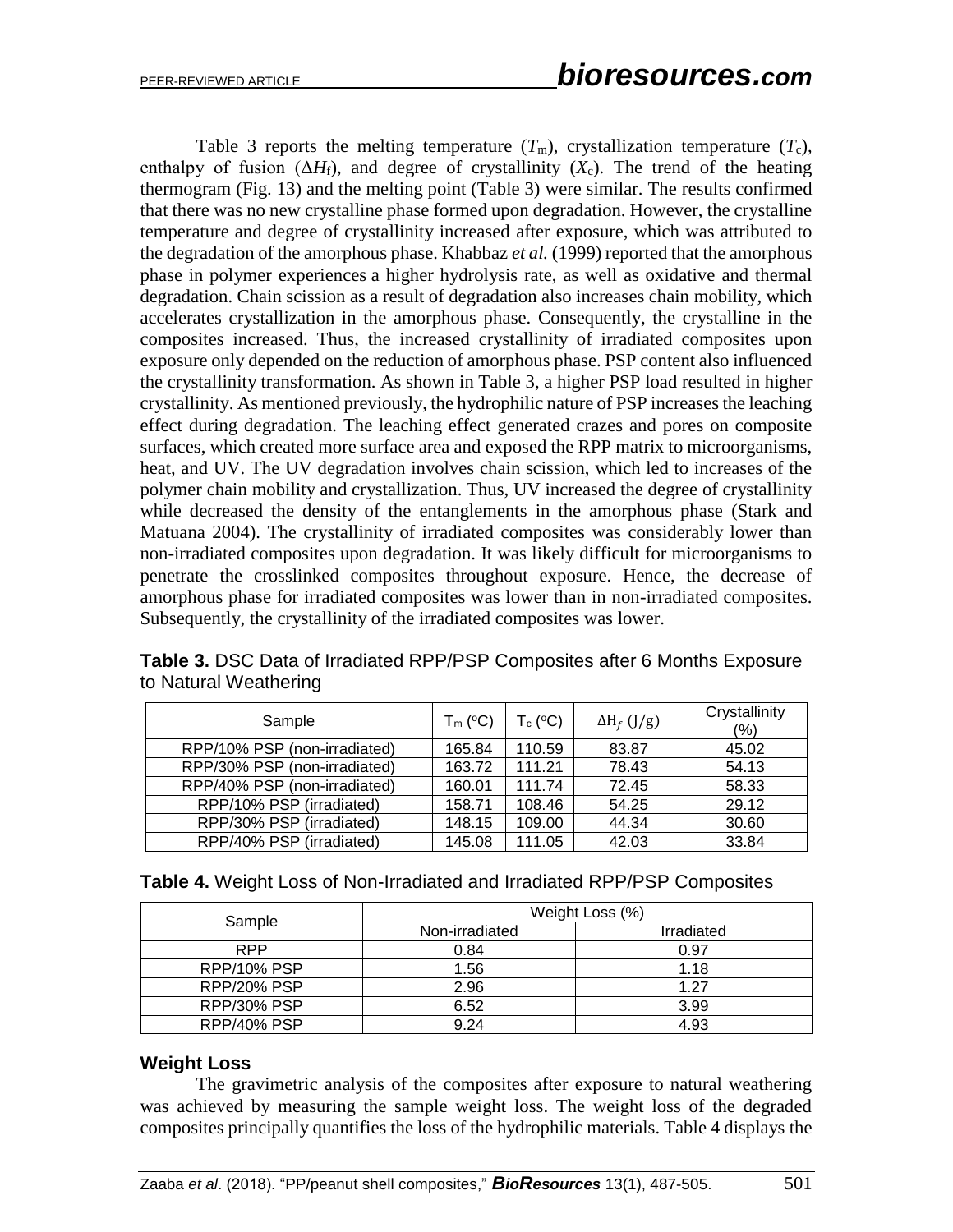weight loss of non-irradiated and irradiated RPP/PSP composites after 6 months exposure to natural weathering. The weight loss increased as PSP loading increased, indicating that the hydrophilic content of PSP fillers was leached out by the external force of rain water during outdoor exposure. Additionally, the consumption of hydrophilic content by microorganisms contributed to the weight loss. The irradiated composites demonstrated lower weight loss than the non-irradiated composites. The potential cause was due to the creation of crosslinking network upon irradiation, which resisted the leaching out of the hydrophilic components from the irradiated composites.

# **CONCLUSIONS**

- 1. The tensile strength and elongation at break of the irradiated RPP/PSP composites was higher than those of the non-irradiated RPP/PSP composites over 6 months of natural weathering. The retention of tensile strength and elongation at break for both composites decreased as the PSP loading increased.
- 2. The tensile modulus and retention of tensile modulus for both composites increased after the exposure.
- 3. The irradiated RPP/PSP composites were more resistant to weathering degradation than the non-irradiated RPP/PSP composites.
- 4. The carbonyl index for both composites increased after exposure. The non-irradiated composites showed a higher carbonyl index than the irradiated composites. The irradiated composites had lower crystallinity than non-irradiated composites.
- 5. The weight loss of the non-irradiated composites was higher than that of the irradiated composites after the degradation period.
- 6. The mechanical, thermal and retention to degradation properties of irradiated RPP/PSP composites were improved in comparison to the non-irradiated RPP/PSP composites.

# **ACKNOWLEDGMENTS**

The authors acknowledge the financial support provided by Universiti Sains Malaysia Postdoctoral Fellow Scheme.

# **REFERENCES CITED**

- <span id="page-15-0"></span>Aji, I. S., Zinudin, E. S., Khairul, M. Z., Abdan, K., and Sapuan, S. M. (2013). "Induced tensile properties with EB-crosslinking of hybridized kenaf/palf reinforced HDPE composite," *Pertanika Journals of Science and Technology* 21, 135-140.
- Albano, C., Reyes, J., González, J., Ichazo, M., Poleo, R. and Davidson, E. (2001). "Mathematical analysis of the mechanical behavior of 60 co-irradiated polyolefin blends with and without woodflour," *Polymer Degradation and Stability* 73, 39-45. DOI: 10.1016/s0141-3910(01)00065-9
- Alessi, S., Dispenza, C., Fuochi, P. G., Corda, U., Lavalle, M., and Spadaro, G. (2007).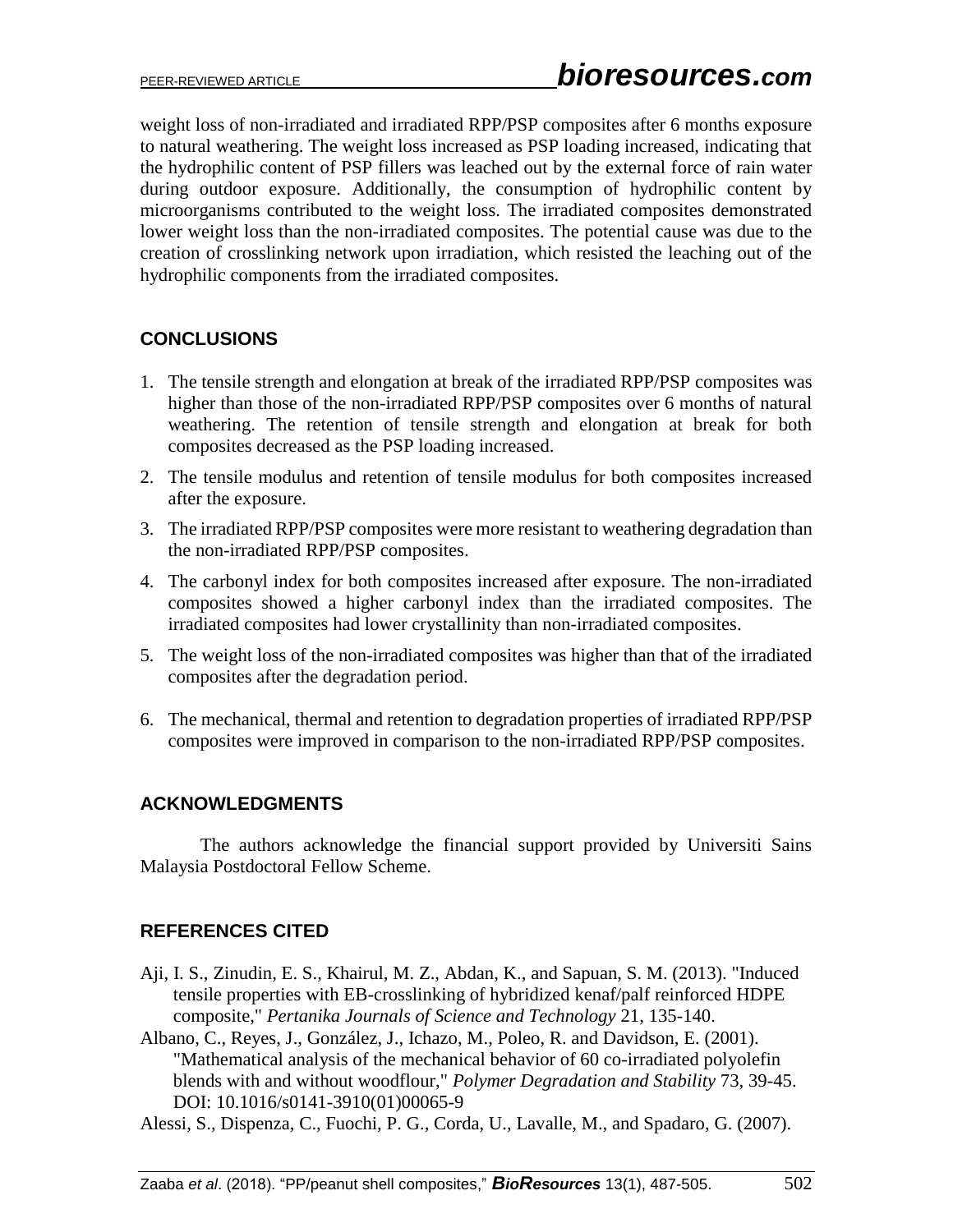"E-beam curing of epoxy-based blends in order to produce high-performance composites,'' *Radiation Physics and Chemistry* 76, 1308-1311. DOI:10.1016/j.radphyschem.2007.02.021

- Ali, Z., Youssef, H. A. and Afify, T. (2008). "Structure-properties of electron beam irradiated and dicumyl peroxide cured low density polyethylene blends," *Polymer Composites* 29, 1119–1124. DOI: 10.1002/pc.20366
- ASTM D638 (2014). "Standard test method for tensile properties of plastics," ASTM International, West Conshohocken, USA.
- Awang, M. and Ismail, H. (2009). "Weatherability of polypropylene/waste tire dust blends: Effects of trans-polyoctylene rubber and dynamic vulcanization," *Journal of Vinyl and Additive Technology* 15, 29-38. DOI: 10.1002/vnl.20172
- <span id="page-16-6"></span><span id="page-16-2"></span>Balaji, A. B., Ratnam, C. T., Khalid, M. and Walvekar, R. (2017). "Effect of electron beam irradiation on thermal and crystallization behavior of PP/EPDM blend," *Radiation Physics and Chemistry* 141, 179-189. DOI: 10.1016/j.radphyschem.2017.07.001
- Bee, S. T., Hassan, A., Ratnam, C. T., Tee, T. T., and Sin, L. T. (2012). "Effect of montmorillonite on the electron beam irradiation alumina trihydrate added polyethylene and ethylene vinyl acetate nanocomposite," *Polymer Composites* 33, 1883-1892. DOI: [10.1002/pc.22328](http://dx.doi.org/10.1002/pc.22328)
- Berejka, A. J., Cleland, M. R., Galloway, R. A., and Gregoire, O. (2005). "X-ray curing of composite materials," *Nuclear Instruments And Methods In Physics Research B* 241**,** 847. DOI: 10.1016/j.nimb.2005.07.188
- Cesarino, I., Araujo, P., Domingues Jr., A. P., and Mazzfera, P. (2012). "An overview of lignin metabolism and its effect on biomass recalcitrance," *Brazilian Journal of Botany* 35, 303-311. DOI : 10.1590/S0100-84042012000400003
- <span id="page-16-0"></span>Chattopadhyay, S. K., Khandal, R. K., Uppaluri, R., and Ghoshal, A. K. (2010). "Mechanical, thermal, and morphological properties of maleic anhydride-gpolypropylene compatibilized and chemically modified banana-fiber-reinforced polypropylene composites," *Journal of Applied Polymer Science* 117, 1731-1740. DOI: 10.1002/app.32065
- <span id="page-16-3"></span>Choi, H. Y., Han, S. O., and Lee, J. S. (2008). "Surface morphological, mechanical and thermal characterization of electron beam irradiated fibers," *Applied Surface Science* 255, 2466-2473. DOI: 10.1016/j.apsusc.2008.07.171
- <span id="page-16-5"></span>Corbiere-Nicollier, T., Gfeller Laban, B., Lundquist, L., Leterrier, Y., Manson, J.-A. E., and Jolliet, O. (2001). "Life cycle assessment of biofibres replacing glass fibres as reinforcement in plastics," *Resources, Conservation and Recycling* 33, 267-287. DOI: 10.1016/S0921-3449(01)00089-1
- <span id="page-16-1"></span>Czvikovszky, T. (1996). "Electron-beam processing of wood fiber reinforced polypropylene," *Radiation Physics and Chemistry* 47, 425-430. DOI: 10.1016/0969- 806X(95)00131-G
- Dispenza, C., Alessi, S., and Spadaro, G. (2008). "Carbon fiber composites cured by gamma-radiation-induced polymerization of an epoxy resin matrix," *Adv. Polym. Technol.* 27, 163-171. DOI: 10.1002/adv.20127
- Fang, Z., Liu, K., Chen, F., Zhang, L., and Guo, Z. (2014). "Cationic surfactant-assisted microwave-NAOH pretreatment for enhancing enzymatic hydrolysis and fermentable sugar yield from peanut shells," *BioResources* 9, 1290-1302.
- <span id="page-16-4"></span>Gad, Y. H. (2009). "Improving the properties of poly(ethylene-co-vinyl acetate)/clay composite by using electron beam irradiation," *Nuclear Instruments and Methods in*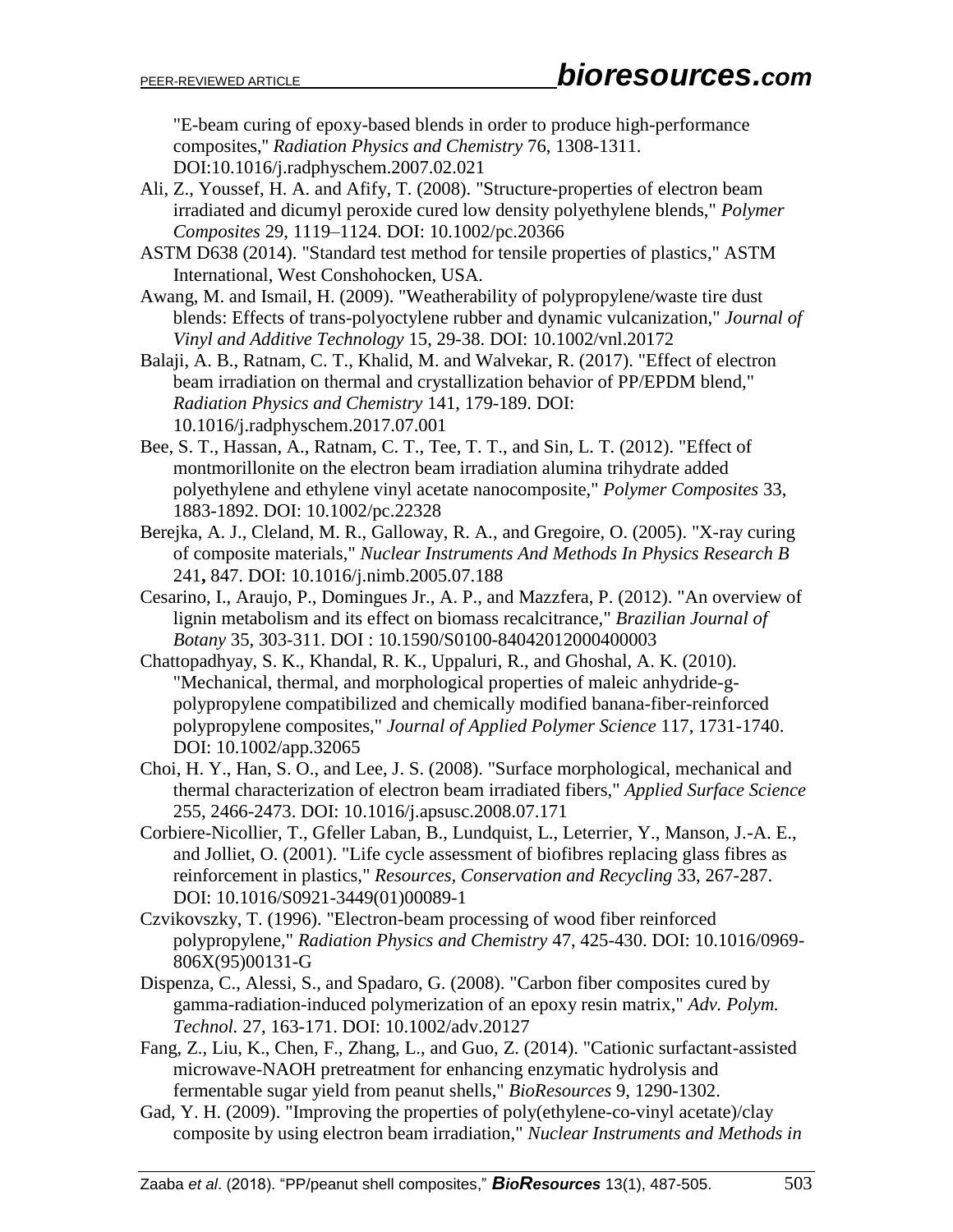*Physics Research B* 267, 3528-3534. DOI: 10.1016/j.nimb.2009.08.010

- <span id="page-17-5"></span>Gupta, A. P., Kumar, V., Sharma, M., and Shukla, S. K. (2009). "Physicochemical studies on interaction behaviour of potato starch filled low density polyethylene grafted maleic anhydride and low density polyethylene biodegradable composite sheets," *Polymer Plastic Technology and Engineering* 48, 587-594.
- Henniges, U., Hasani, M., Potthast, A., Westman, G., and Rosenau, T. (2013). "Electron beam irradiation of cellulosic materials - Opportunities and limitations," *Materials* 6, 1584-1598. DOI: 10.3390/ma6051584
- Ishak Ahmad, Chong Ee Lane, Dahlan H. M., and Abdullah, I. (2012). "Electron-beamirradiated rice husk powder as reinforcing filler in natural rubber/high-density polyethylene (NR/HDPE) composites," *Composites: Part B* 43, 3069-3075. DOI: 10.1016/j.compositesb.2012.04.071
- <span id="page-17-4"></span>Ismail, H., Galpaya, D., and Ahmad, Z. (2010). "Electron beam irradiation of blends of polypropylene with recycled acrylonitrile butadiene rubber," *Journal of Vinyl Additives and Technology* 16, 141-146. DOI: 10.1002/vnl.20203
- ISO 877.2 (2009). "Plastics-Methods of exposure to solar radiation-Part 2: Direct weathering and exposure behind glass," International Organization for Standardization, Geneva, Switzerland.
- <span id="page-17-0"></span>Khabbaz, F., Albertsson, A. C., and Karlsson, S. (1999). "Chemical and morphological changes of environmentally degradable polyethylene films exposed to thermooxidation," *Polymer Degradation and Stability* 63, 127-138. DOI: 10.1016/s0141- 3910(98)00082-2
- Khan, F., Ahmad, S. R. , and Kronfli, E. (1999). "Stability of jute fibres on exposure to ionising radiation," *Polymer Degradation and Stability* 63, 79-84. DOI: 10.1016/S0141-3910(98)00064-0
- <span id="page-17-6"></span>Mizera, A., Manas, M., Holik, Z., Manas, D., Stanek, M., Cerny, J., Bednarik, M., and Ovsik, M. (2012). "Properties of selected polymers after radiation crosslinking," *International Journal of Mathematics and Computers in Simulation* 6, 592-599.
- Murray, K. A., Kennedy, J. E., Mcevoy, B., Vrain, O., Ryan, D., Cowman, R. and Higginbotham, C. L. (2013). "The effect of high energy electron beam irradiation in air on accelerated aging and on the structure property relationships of low density polyethylene," *Nuclear Instruments and Methods in Physics Research B* 297, 64-74. DOI: 10.1016/j.nimb.2012.12.001
- Nordin, R., and Ismail, H. (2013). "Electron beam treatment for enhancing the compatibility, thermal and tensile properties of LLDPE/PVA blends: Part I, Effect of irradiation doses," *International Journal of Engineering Research and Application* 3, 1820-1825.
- <span id="page-17-1"></span>Obasi, H. C. (2015). "Peanut husk filled polyethylene composites: Effects of filler content and compatibilizer on properties," *Journal of Polymers and the Environment* 2015, 1-9. DOI: 10.1155/2015/189289
- <span id="page-17-2"></span>Raju, G. U., Kumarappa, S., and Gaitonde, V. N. (2012). "Mechanical and physical characterization of agricultural waste reinforced polymer composites," *Journal of Materials and Environmental Science* 3, 907-916.
- <span id="page-17-3"></span>Sabet, M., Hassan, A., and Ratnam, C. T. (2012). "Mechanical, electrical and thermal properties of irradiated low density polyethylene by electron beam," *Polymer Bulletin* 68, 2323-2339. DOI: 10.1007/s00289-012-0741-y
- Salmah, H., Romisuhani, A., and Akmal, H. (2011). "Properties of low-density polyethylene/palm kernel shell composites: Effect of polyethylene co-acrylic acid,"